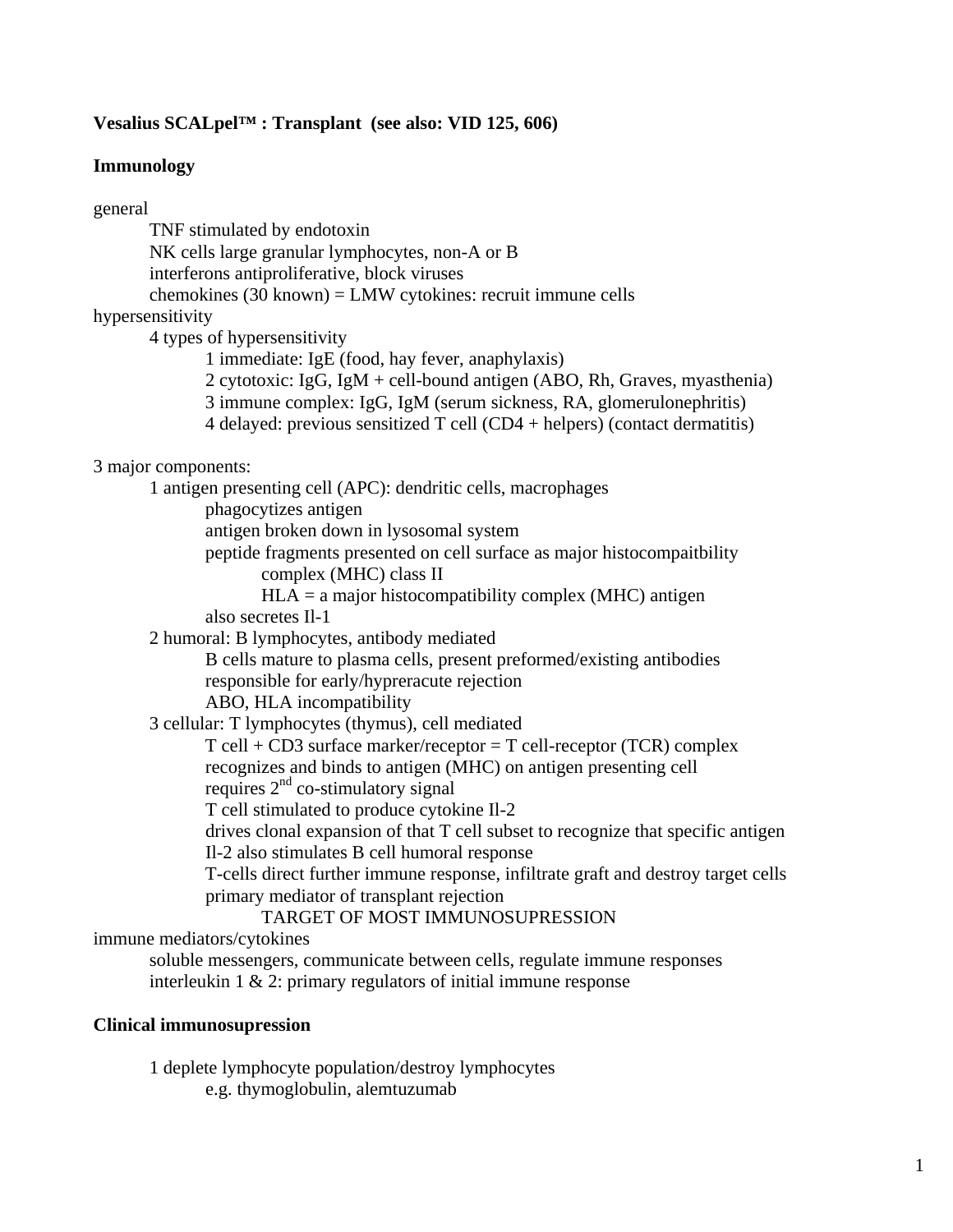2 inhibit/supress lymphocyte activity, prevent stimulation signals e.g. tacrolimus, cyclosporine 3 block lymphocyte proliferation interfere with nucleic acid synthesis block metabolic pathway e.g. mycophenalate mofetil

### **Pre-transplant matching**

 two major matches: ABO compatibility and HLA antibodies ABO human immune competence based primarily on preformed humoral antibodies compatibility necessary for orgs that express ABO antigens (kidney, heart) ABO antibodies attack target antigen in endothelium, thrombosis, necrosis, hyperacute rejection acquired antibodies against human leukocyte antigens (HLA system) humoral and cell immunity loci on chromosome 6 elicited by: transfusion, pregnancy, previous transplant complement dependent cytotoxic to tissues with corresponding surface antigens microcytotoxicity test on lymphocytes if antibody present lymphocytes die flow cytometry for antibodies more sensitive if positive, higher rate of early rejection circulating preformed antibodies may be neutralized remove with plasmapheresis & IgG hyperacute rejection now rare because of this testing

### **Rejection**

 hyperacute mediated by pre-formed B-cell antibodies to ABO, HLA 1 complement activation rare now with screening positive X-match (PRA panel) absolute contraindication to kidney transplant liver relatively resistant v kidney, heart, lung, pancreas immediate as soon as flow restored, minutes to hours vascular endothelial damage, leakage, thrombosis, organ turns black remove organ promptly acute 30% of transplants experience acute rejection most common  $1<sup>st</sup>$  3-6mo most clinical immunosupression directed at acute rejection cytotoxic T-cell subset

can begin 1-3w after transplant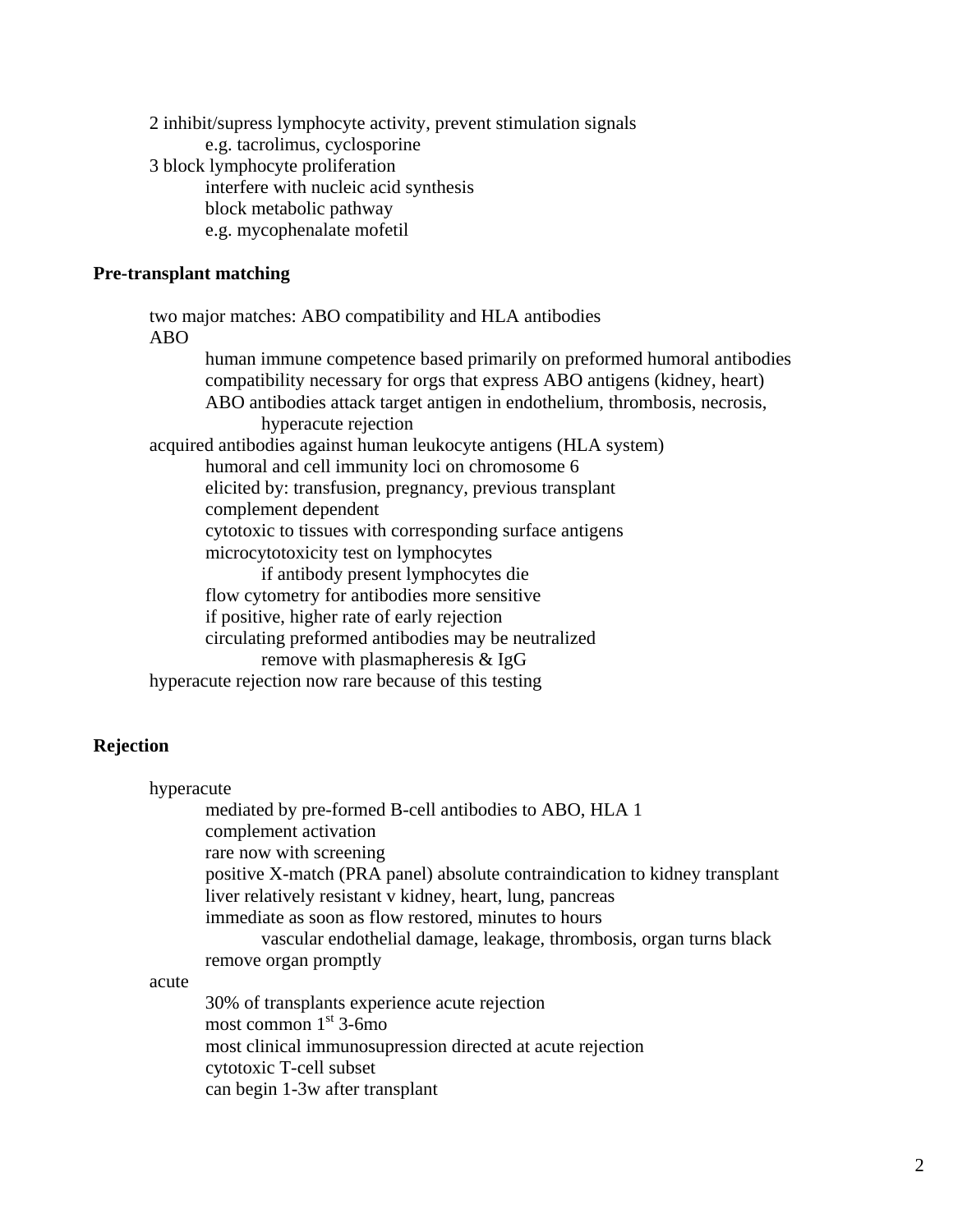treatment increase dose of immunosupressant that the pt is on steroid pulse is first line (more than 80% will respond) if steroids fail, then antibody treatment, graft biopsy, consider antibody mediated rejection each episode increases the risk of chronic rejection each treatment and duration increases the risk of infection and malignancy infection 1<sup>st</sup> month common post op infections after 1mo unusual environmental low pathogenicity organisms reactivation latent (usually viral, CMV most) infections highest risk 6-12w post transplant Rx & prophylactic acyclovir, gancyclovir other viral agents: Ebstein-Barr, human herpes virus 6 (HHV-6), hepatitis A, B, C, HIV other prophylaxis: pneumovax, hep B nystatin for oral/esophageal fungus malignancy most lo grade, skin cancers, viral-associated tumors HPV: cervical cancer hep B/C: hepatocellular HSV-8 (herpes): Kaposi's sarcoma EBV (Ebstein-Barr): post transplant lymphoproliferative disorders (PTLD) mimics mono: fever, night sweat, tonsilar enlargement difficult to diagnose transplanted organ involved only 20% 66% one site, 75% extranodal (kidney, bowel, liver, mediastinum, lung, skin) lymphomas make up 22% of cancers in transplant pts  $\frac{1}{\text{most } (90\%) \text{ B-cell, most } 1^{\text{st}} \& 2^{\text{nd}} \text{ y}}$  30% regress w treatment, 50% mortality CD20 widely expressed on B lymphocytes Rx: rituximab = anti  $CD20$  antibody Rx: decrease dose of immunosupressive, usual cancer Rx (intensive chemo with CHOP) chronic rejection months to years B & T-cell mediated most common cause of graft loss after  $1<sup>st</sup>$  year cardiovascular disease immunosupression drugs exacerbate cardiovascular disease, atherosclerosis frequent cause of death after  $1<sup>st</sup>$  year (less than graft loss, infection) steroids, cyclosporin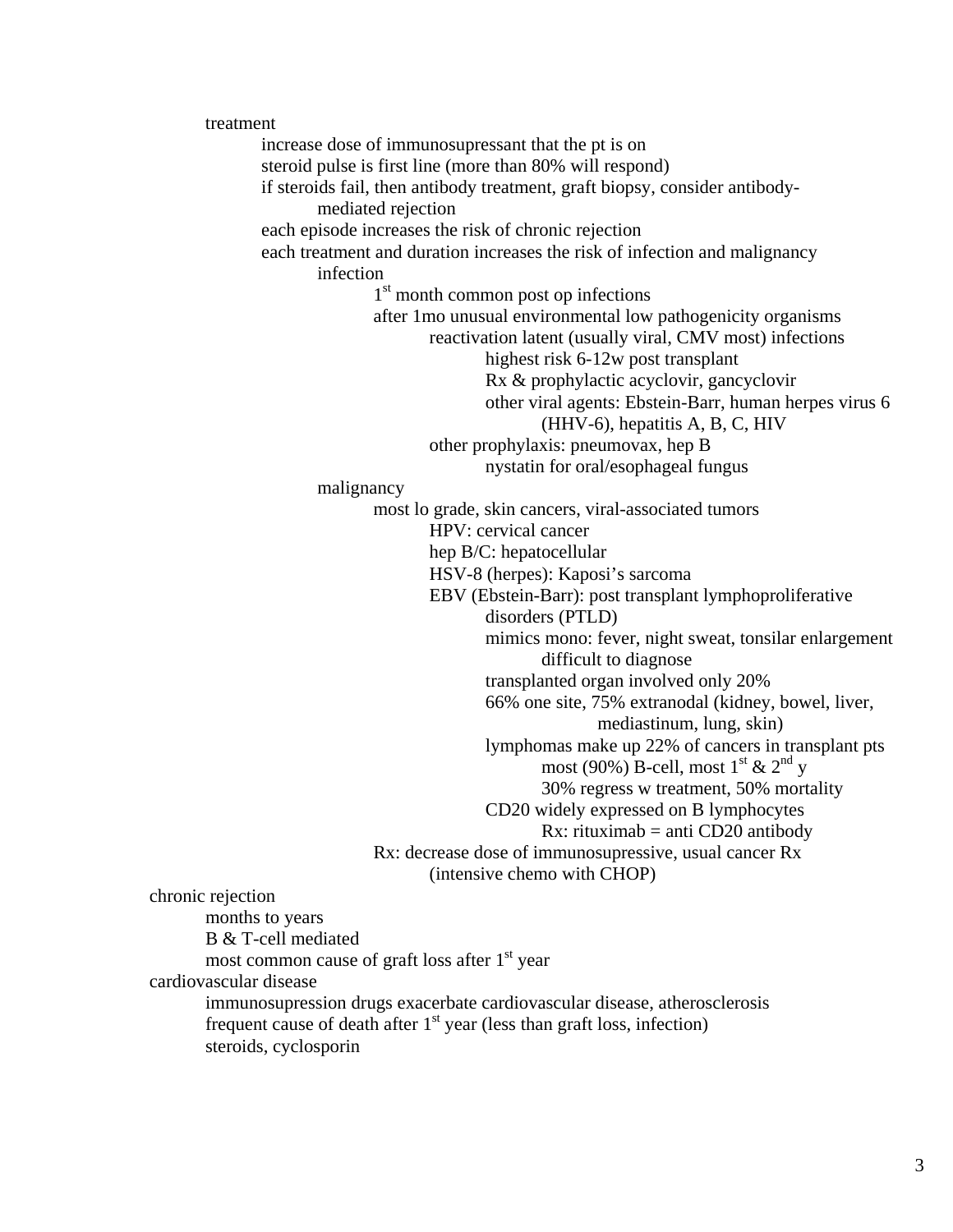# **Immunosupression agents**

| induction: deplete lymphocytes or inhibit IL-2                      |
|---------------------------------------------------------------------|
| antithymocyte globulin (ALG)                                        |
| depletes lymphocytes, mainly T-cells, polyclonal antibody           |
| profound and prolonged depletion, well tolerated                    |
| may be used for steroid resistant acute rejection                   |
| alemtuzamab                                                         |
| depletes T-cells, monoclonal antibody (CD52)                        |
| profound and prolonged depletion, well tolerated                    |
| may be used for steroid resistant acute rejection                   |
| OKT3                                                                |
| monoclonal (mouse) antibody to $T/CD3$ + immune complex             |
| binds CD3, blocks activation of cytotoxic t-cell subset             |
| lymphocytes then destroyed like ALG                                 |
| profound immunosupression, similar problems                         |
| decreases T-cells in 30-60m                                         |
| used for induction (rarely) and acute rejection                     |
| serum sickness, anaphylaxis, rare (5%) flash pulmonary edema        |
| Il-2 antibodies block IL-2 receptors                                |
| specific to activated T-cell subset (major activity)                |
| also block subset of B-cells with Il-2 receptors and some APC cells |
| humanized and chimeric antibodies                                   |
| e.g. Daclizimab, Balixamab                                          |
| less immunogenic than ALG and OKT3                                  |
| eliminates allergy and serum sickness, infection, malignancy        |

# **Maintenance immunosupression**

| steroids                                                                                      |
|-----------------------------------------------------------------------------------------------|
| mechanism:                                                                                    |
| steroid enters cell, binds to cytosolic receptors                                             |
| complex migrates into nucleus, retards gene transcription                                     |
| decrease T-cell cytokine production $(II-1,2)$                                                |
| decrease number of circulating lymphocytes                                                    |
| supress chronic and acute inflammation                                                        |
| azothioprine/immuran                                                                          |
| maintenance, was most widely used until cyclosporine and tacrolimus                           |
| precursor of 6MP converted in liver, nucleoside analogue                                      |
| incorporated into purine biosynthetic pathway                                                 |
| blocks DNA/RNA synthesis which decreases lyphocyte proliferation and clonal                   |
| expansion                                                                                     |
| complications due to purine biosynthetic block                                                |
| bone marrow suppression, profound leukopenia, major side effect, dose related<br>pancreatitis |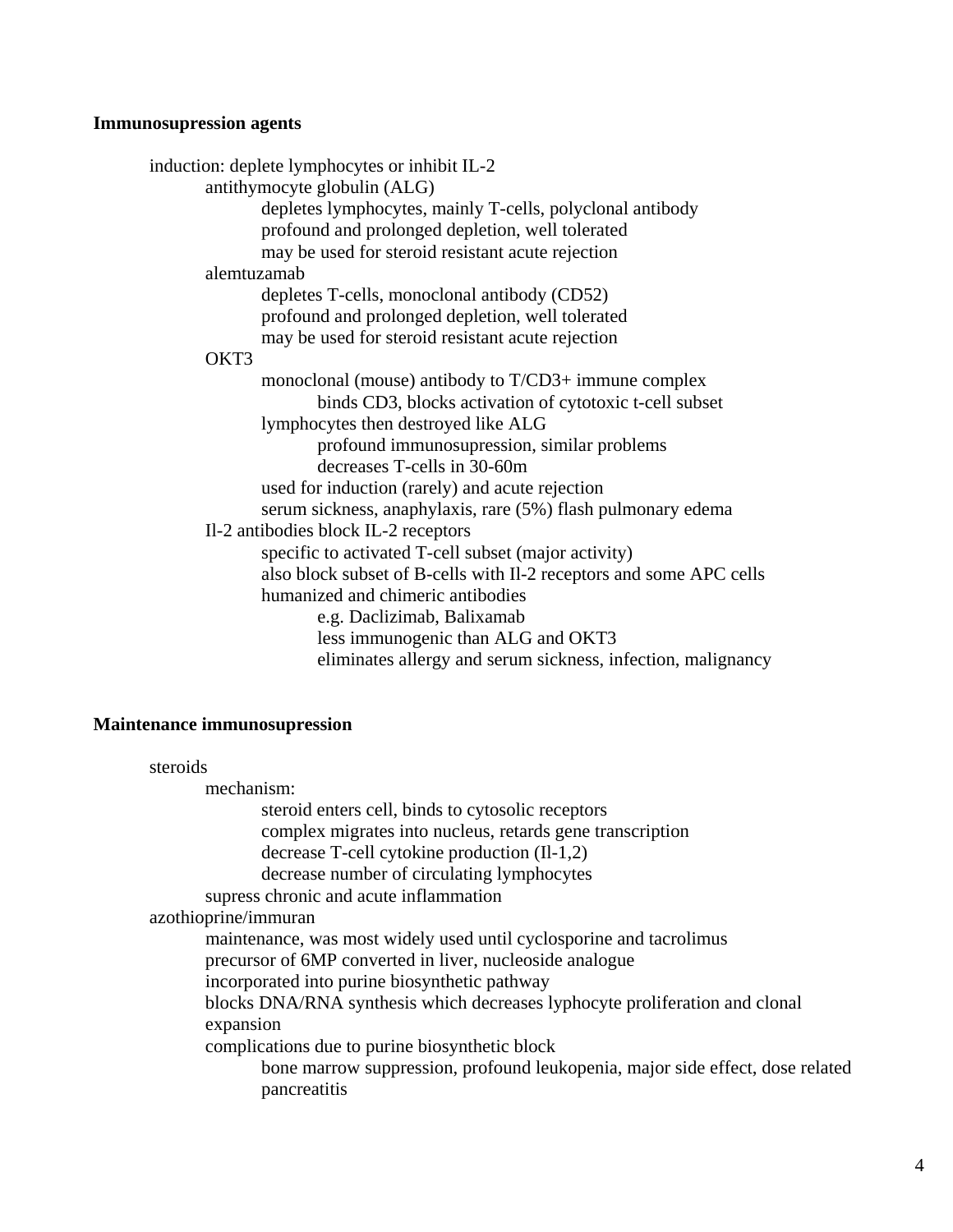heptotoxicity: small vessel veno-occlusive disease arthralgia mycophenolate mofetil/Cellcept/inosine monophosphate dehydrogenase safe, easy, has replaced azothioprine competitive reversible inhibitor of purine synthesis enzyme necessary for guanosine monophosphate (GMP) prosuction lymphocytes are the only cells that require GMP synthesis lymphocyte specific, limited toxicity inhibits both B and T-cell populations few side effects allow higher long-term dosing regimens complications: GI intolerance, nausea, vomiting, diarrhea marrow supression at hi dose cyclosporine (CSA)/sandimmune, neoral fungal metabolite metabolized in liver by cytochrome P-450 system caution drug/drug interaction: many drugs impair P-450 metabolism binds cyclophilin (CyP, intracellular molecule), complex binds and inhibits calcinurin inhibiting calcinurin phosphatase enzyme which inhibits cytokine gene transcription blocking synthesis of Il-1 and 2 which inhibits lymphocyte activity and proliferation complications nephrotoxicity: limiting side effect, dose related hepatotoxicity, occasional severe hypertension, hyperlipidemia hyperkalemia, hirsuitism, gingival hyperplasia, breast fibroadenoma, tremor/neurotoxicity (aphonia), diabetes tacrolimus/FK506 fungal metabolite structurally different from CSA, but similar mechanism of action binds to 5FK506 binding protein (FKBP) similar to CyP complex inhibits calcinurin, block synth Il-1,2 inhibits lymphocyte activity and proliferation 100X more potent than CSA maintenance, refractory rejection, salvage complications similar to CSA nephrotoxicity: limiting side effect, dose related glucose intolerance (more DM than CSA), neurotox, hypomagnesemia, alopecia, (less hyperlipidemia and hypertension) no gingival hyperplasia or hirsuitism sirolimus/rapamycin macrolid antibiotic, structurally similar to tacrolimus binds FKBP, different mechanism of action than tacrolimus & cyclosporine blocks Il-2 signals to nucleus, blocking lymphocyte proliferation inhibits growth-factor stimulated lymphocyte proliferation effects synergistic with CSA and tacrolimus, can be used in combination can be used as single agent for lo risk side effects: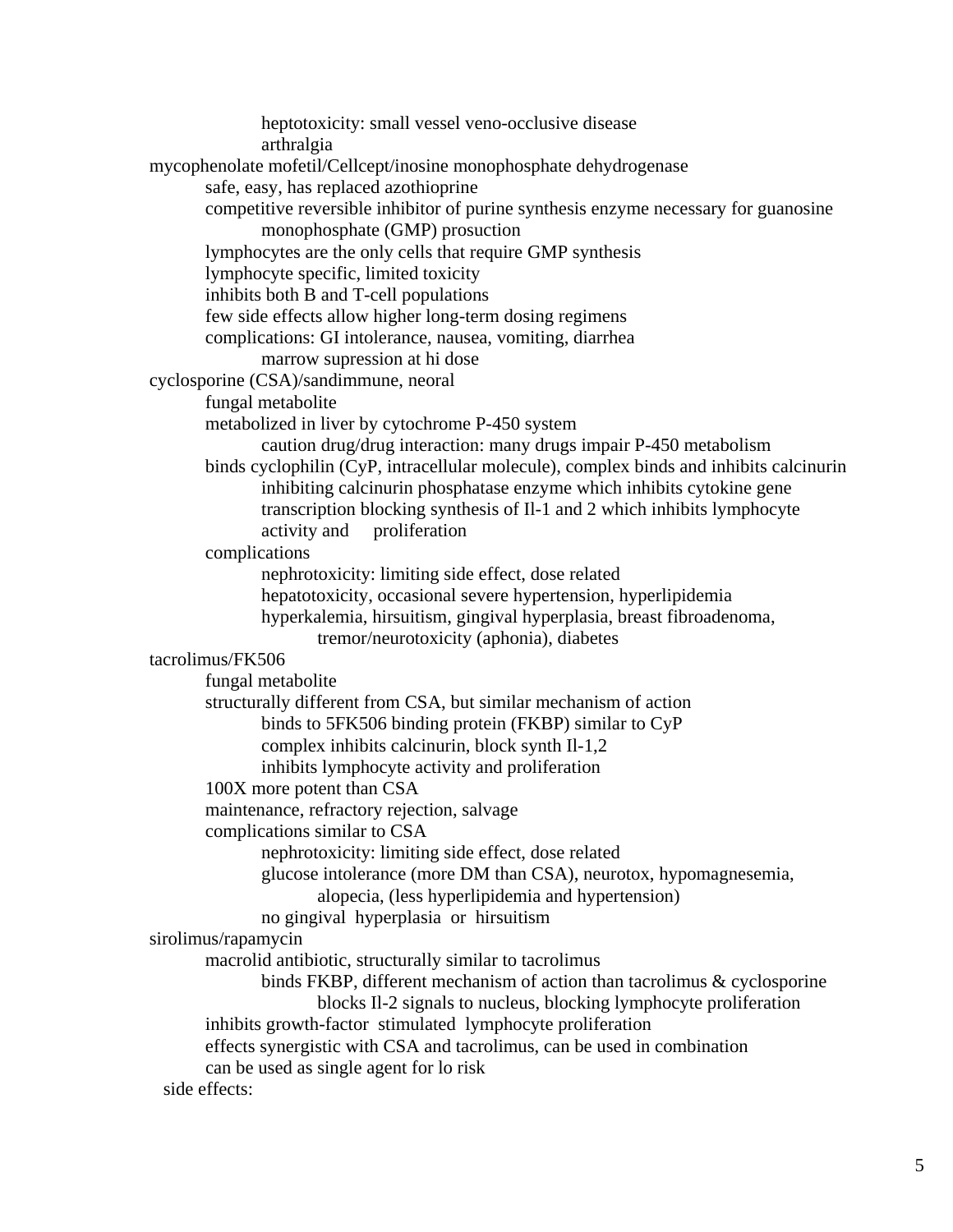no nephrotoxicity increases triglycerides cholesterol and liver enzymes decreases platelets and WBCs

#### **Drug protocols**: 2 components

induction

most regimens include 3 drugs

 hi dose steroids, CSA or FK506, azathioprine or mycophenylate, OKT3 or ALG (less common now), lymphocyte depletion or anti-IL-2 antibodies steroids

### maintenance

 lo dose steroids; CSA or FK506, azathioprine or mycophenylate most drugs tapered to lo dose after 6mo to 1y steroids can often be stopped or only used for rejection episodes

### **Kidney transplant**

 transplant increases life expectancy 2X dialysis diabetics more benefit than non only 20% 5y survival on dialysis 6 antigen match (0 antigen mismatch) 52% 10y graft survival, no match 37% living donor 94% 1y v 88% cadaver continuous pulsatile perfusion preferred preservation method high risk cadaver kidney early vascular thrombosis renal TP manifested by no urine: reimplant 25% of renal TP reactivate herpes zoster within 6 mo predictors of long term graft failure: etiology of recipient's renal failure, number of acute rejection episodes, creatinine @ 6mo BK polyoma virus 90% endemic in donor kidneys, 5% recipient nephropathy, 50% loss of function two types: BK renopathic, JC leukoencephalopathy increasing creatinine over weeks, inflammation different from rejection more common with mycophenalate & tacrolimus, switch to cyclosporine usually indicative of over-immunosuppression, treat with gradual decrease in immunosuppression cidofovir a treatment option

## **Liver transplant**

 indications: hepatitis C (20%), alcoholic cirrhosis (18%), primary biliary cirrhosis (10%), unspecified/cryptogenic (10%), sclerosing cholangitis (9%), acute hepatic necrosis (6%), hepatocellular carcinoma end stage liver disease 90% 1y mortality if alcoholic is abstinent 6mo, good TP candidate APACHE II best predictor of 1y survival after liver TP emergency transplant in fulminant liver failure